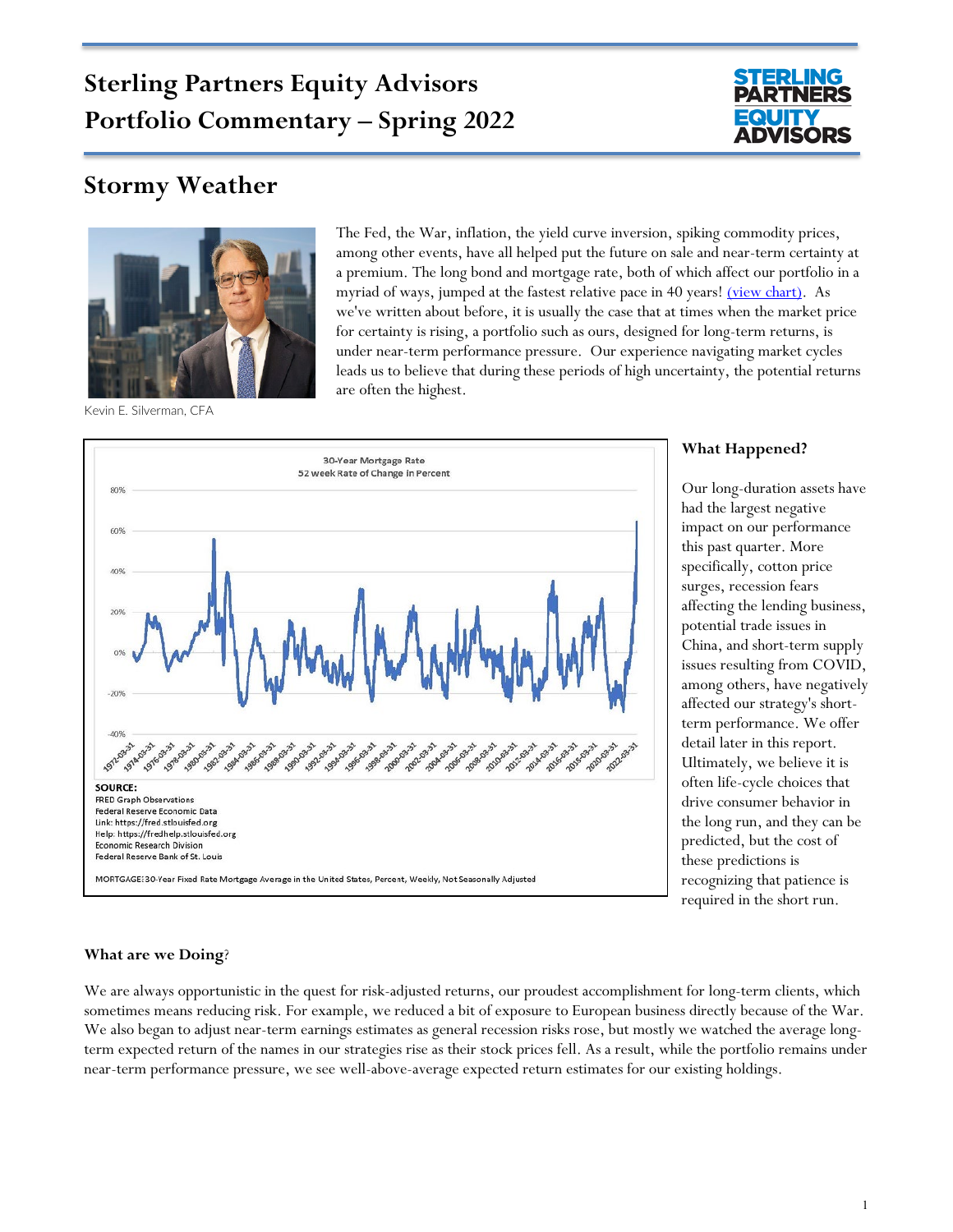We don't overtly attempt



Federal Reserve Economic Data Link: https://fred.stlouisfed.org Help: https://fredhelp.stlouisfed.org **Economic Research Division** Federal Reserve Bank of St. Louis

Market Yield on U.S. Treasury Securities at 30-Year Constant Maturity, Percent, Daily, Not Seasonally Adjusted

balance sheets and products and services that we expect to be winning in the marketplace over the long term.

Among other businesses, we are attracted to niches and eddies of the economy that are gaining share with products that are faster, better, or cheaper than alternatives - companies that we think of as having the wind at their back. We try to buy them when they are misunderstood by the marketplace in the short run, during periods that often feel like right now.

Over the years, this has led us to try to understand the cycles of demographics and the life cycles of consumer and household buying habits to build conviction around longer trends and milestones during short-term periods of uncertainty. While we are value investors first, this approach has led to successful long-term investment themes like healthcare, leisure, internet, software, cloud, content, and, more recently, housing; where we periodically can take advantage of flights away from perceived long-term uncertainty, and buy what we believe is good long-term value for our investors.

#### **What's Ahead?**

We are never immune to falling market prices that give up the uncertain long-term potential for the immediate security of receiving a cash-on-sale. Still, we have complete confidence in the underlying long-term value of the good businesses we own, most of which generate free cash and real cash-on-cash yields. As is often a good check on stock market rationality, we estimate that all our holdings would deliver higher than historical real cash-on-cash equity return spreads to private owners, as the bond market currently offers near-zero, inflation-adjusted returns along all maturities on the yield curve.

Our holdings sell at meaningful discounts to our estimate of "true value" or "intrinsic value." When the market overvalues near-term certainty, we patiently wait for a better price to sell while our companies continue to earn their return on equity,

to predict the timing of recessions, although it does seem more likely in the near term than usual, primarily because rising prices can slow demand. But we do understand that for companies to have a chance to realize our future forecasts, they must first successfully navigate the present. So, we take to heart Ben Graham's "margin of safety" and are pleased to say the strategies have delivered good risk/return results over the long run. We achieve that by owning companies that offer strategically differentiated products and/or distribution that maintain the good cost and capital structures necessary to win against higher-cost competitors during difficult times. We own almost entirely U.S.-based companies with good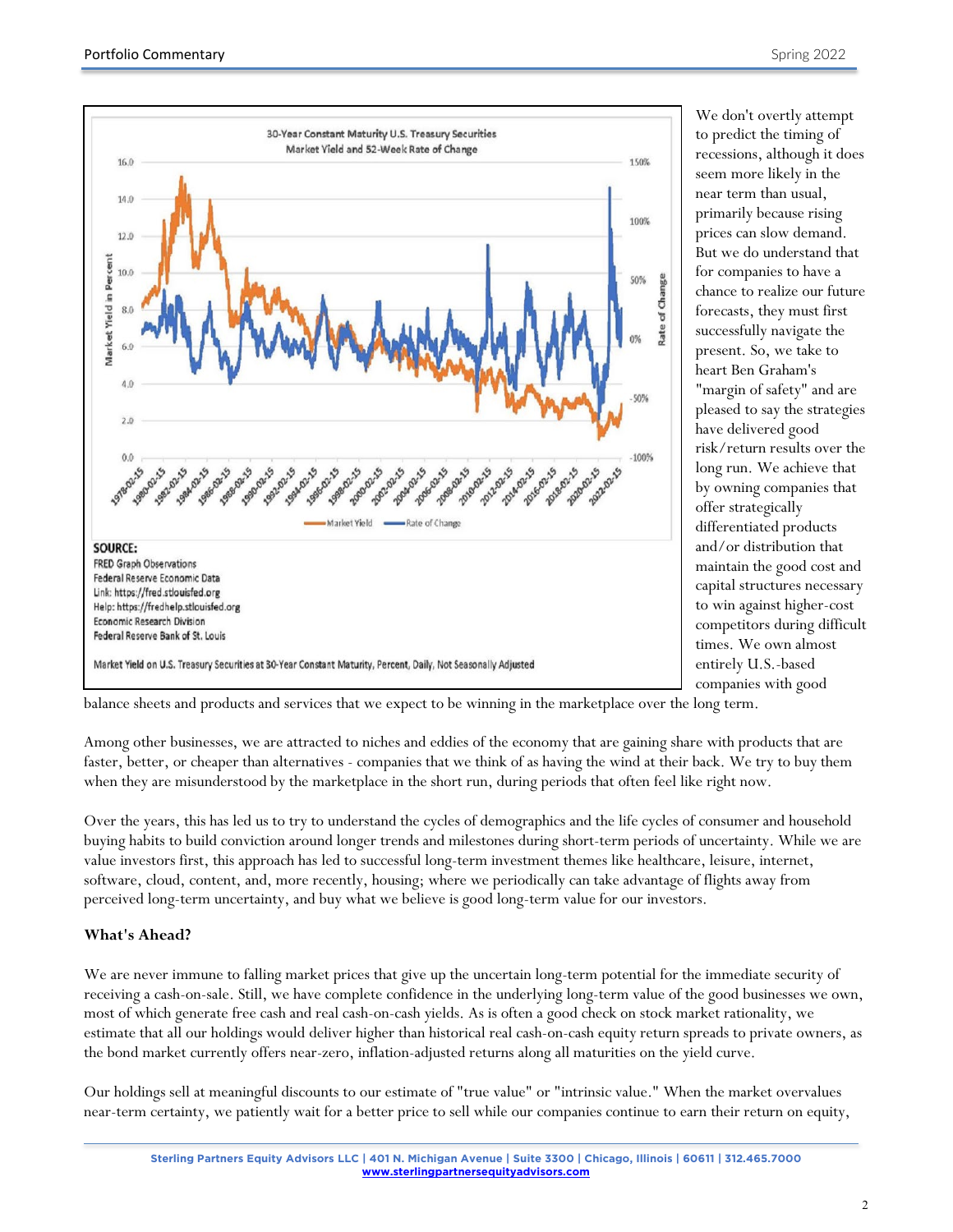increasing their value while we wait. We continue to look for great new ideas, and when there is a compelling value for a business, we tend to buy a little bit. With an average holding period of four to five years by design, our strategies don't invest for short-term liquidity but rather for long-term returns, which we have delivered and believe will continue to deliver. It is periods like this, periods of most uncertainly, when the potential returns are the highest, at least in my humble opinion.

[Click here](https://www.sterlingpartnersea.com/wp-content/uploads/2022/04/Perf-2022-03-31.pdf) for our most recent performance, and please keep reading to see our Director of Research's thoughts about our best and worst contributors to our performance in the quarter.

Thank you for your interest in Sterling Partners Equity Advisors.

Best Regards,

Kein Jeven

Kevin E. Silverman, CFA Chief Investment Officer P: 312-465-7096 C: 312-953-0992 [ksilverman@sterlingpartnersequityadvisors.com](mailto:ksilverman@sterlingpartnersequityadvisors.com)

**Please direct any inquiries to:**  John A. Schattenfield Head of Distribution [jschattenfield@sterlingpartnersequityadvisors.com](mailto:jschattenfield@sterlingpartnersequityadvisors.com) P: 312-465-7037 C: 872-202-2340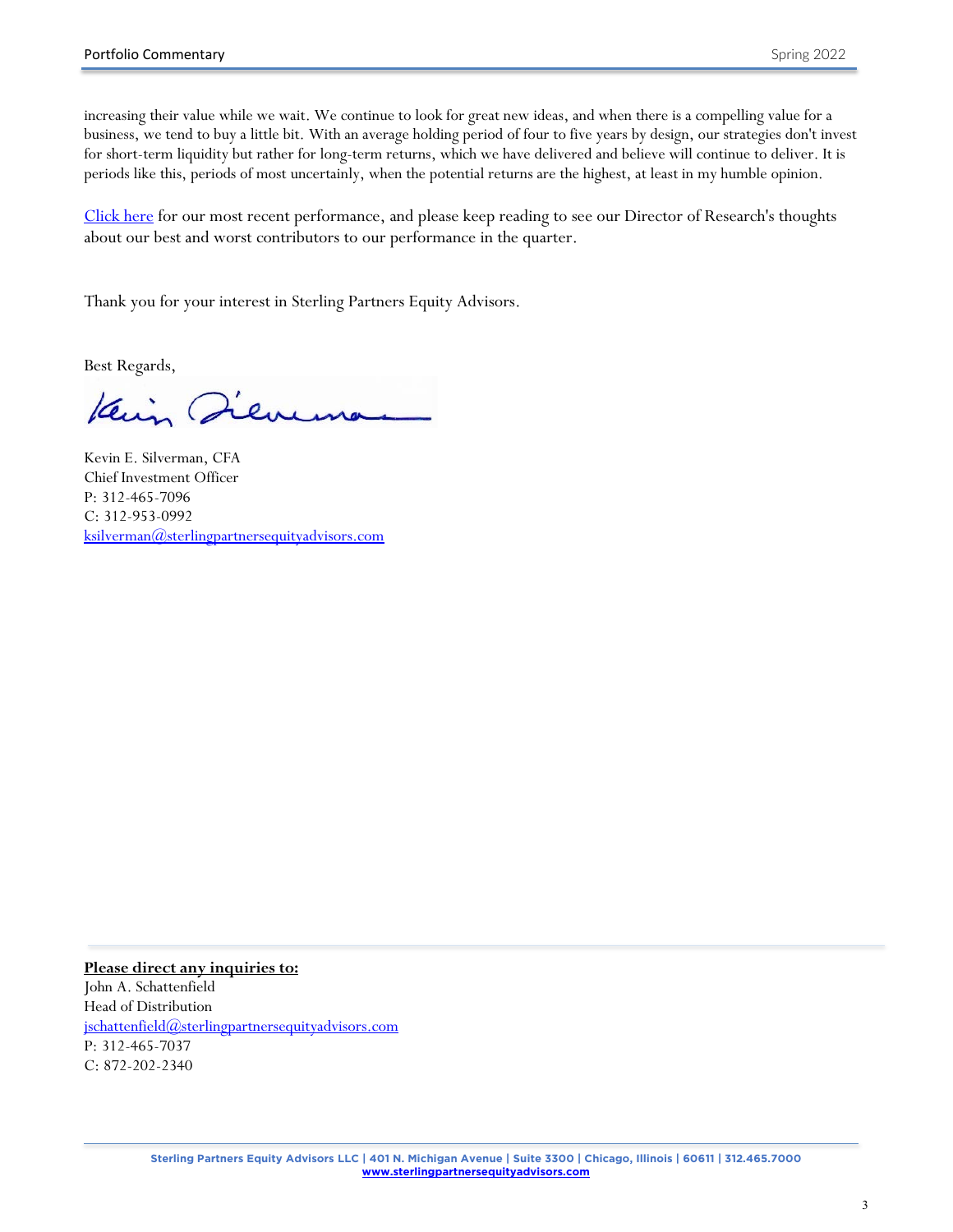# **Sterling Small-Cap Value Diversified 1Q 2022 Summary\***

Listed from highest to lowest contribution within the performance category

| <b>Top Contributors</b>              | <b>Bottom Contributors</b>   |
|--------------------------------------|------------------------------|
| 1. Dril-Quip, Inc.                   | 1. Meritage Homes, Corp.     |
| 2. Atlas Technical Consultants, Inc. | 2. Patrick Industries, Inc.  |
| 3. Century Aluminum Company          | 3. QuinStreet, Inc.          |
| 4. Haemonetics Corporation           | 4. Viad Corp.                |
| 5. FONAR Corporation                 | 5. Enova International, Inc. |
|                                      |                              |

# **Sterling Small-Cap Value Focus 1Q 2022 Summary\***

Listed from highest to lowest contribution within the performance category

| <b>Top Contributors</b>              | <b>Bottom Contributors</b>      |
|--------------------------------------|---------------------------------|
| 1. Dril-Quip, Inc.                   | 1. Meritage Homes, Corp.        |
| 2. Atlas Technical Consultants, Inc. | 2. Viad Corp.                   |
| 3. Haemonetics Corporation           | 3. Patrick Industries, Inc.     |
| 4. FONAR Corporation                 | 4. Guess?, Inc.                 |
| 5. Meridian Bioscience, Inc.         | 5. Skyline Champion Corporation |
|                                      |                                 |

Ī

# **Top Contributors**

# **Dril-Quip, Inc. (DRQ)**

j

*Sterling Small-Cap Value Diversified Sterling Small-Cap Value Focus*

Dril-Quip designs, manufactures, sells, and services engineered drilling and production equipment for use in deepwater, harsh environments, and severe service applications worldwide. Principal products include subsea and surface wellheads, subsea and surface production trees, mudline hanger systems, drilling and production riser systems, liner hangers, wellhead connectors, diverters, and safety valves. It also provides technical advisory services and tool rental options.

The company's products are used to explore oil and gas from offshore drilling rigs, such as floating rigs and jack-up rigs, and to drill and produce oil and gas wells on offshore platforms and moored vessels.

Dril-Quip benefited from heightened uncertainty in global energy markets during the quarter, as crude oil prices rallied sharply. In addition, the U.S. oil/gas rig count increased 15% during the quarter, which represented a more impactful 57% increase than the prior year. As a result, we continue to view Dril-Quip as one of the best service providers in the deepwater space.

## **Atlas Technical Consultants, Inc. (ATCX)**

*Sterling Small-Cap Value Diversified Sterling Small-Cap Value Focus*

Atlas Technical Consultants is a leading infrastructure and environmental services provider with solutions to public and private sector clients in the transportation, commercial water, government, education, and industrial markets. They specialize in testing, inspection, engineering, environmental impact, and program management consulting services.

Backlog reached another new record high at \$808 million, driven by crucial infrastructure and environmental-related contact wins that offset what is historically a higher backlog burn rate quarter.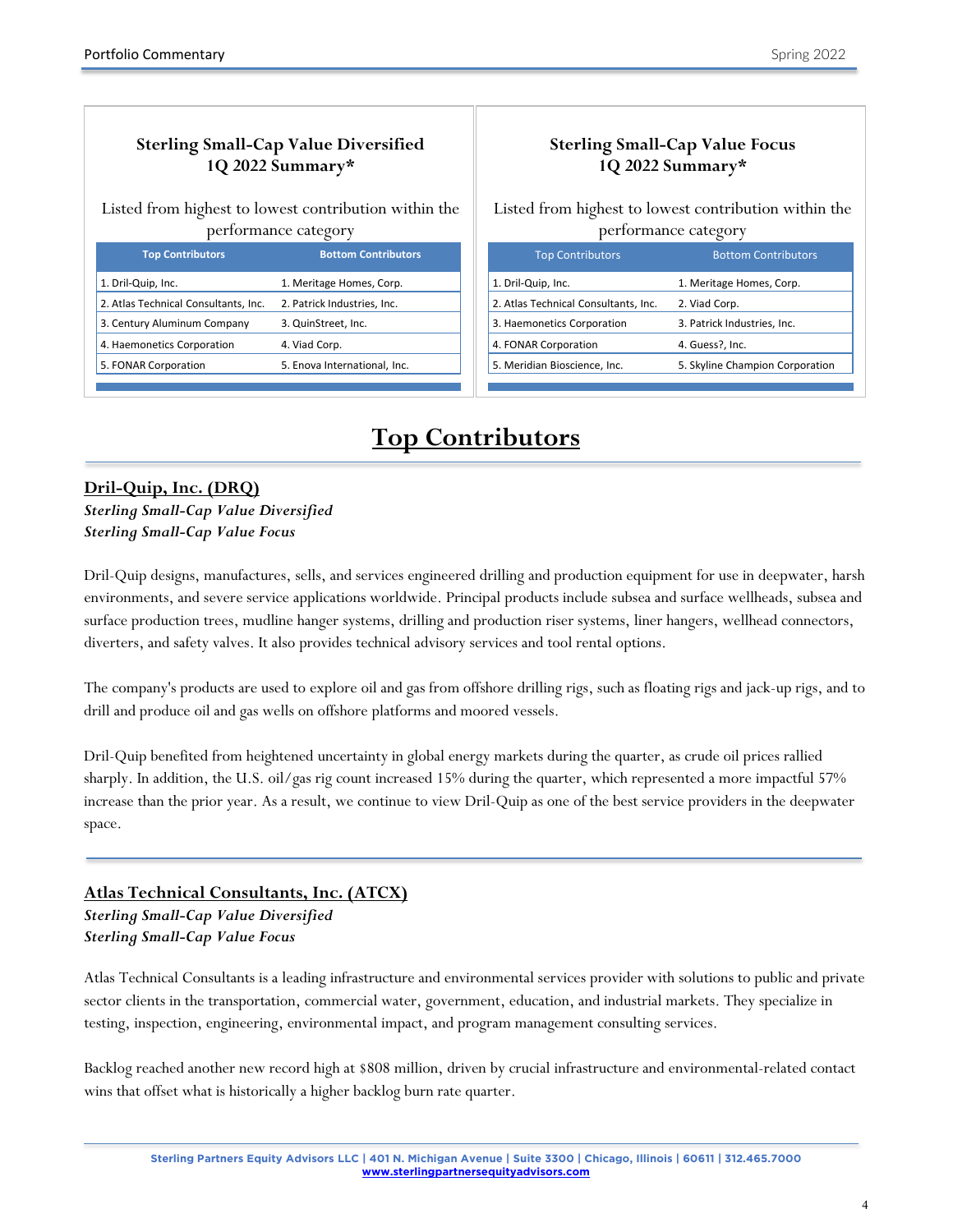Our thesis is that Atlas Technical Consultants is positioned well to benefit from increased domestic infrastructure spending as a growing consultant and service provider to industrial markets and, notably, government.

#### **Haemonetics Corporation (HAE)**

*Sterling Small-Cap Value Diversified Sterling Small-Cap Value Focus*

Haemonetics is a global healthcare company providing innovative hematology products and solutions in the blood & plasma component collection and hospital transfusion services. It operates across three segments: Plasma, Blood Center, and Hospital. Last year Haemonetics acquired Cardiva Medical for \$475 million, aiming to grow their hospital product offering in a fastgrowing vertical, vascular closure system.

This upcoming quarter, Haemonetics will begin to see the planned loss of a significant contract with CSL Plasma. Still, management is optimistic about maintaining its current leading market share position in the plasma industry.

We like companies that can improve costs in healthcare, which continue to grow their share of GDP. Therefore, we believe that blood and plasma collection technology will be important for all of Haemonetics' business segments and expect newer machines to continue improving collection yield while lowering costs.

#### **FONAR Corporation (FONR)**

*Sterling Small-Cap Value Diversified Sterling Small-Cap Value Focus*

FONAR Corp develops, manufactures, and services FONAR MRI machines in addition to the management of MRI centers through its subsidiary, Health Management Company of America. It provides Upright MRI scanners that allow patients to be scanned in weight-bearing conditions, such as standing, sitting, bending, or lying down. The company owns and operates five diagnostic imaging facilities in Florida; and manages 39 MRI scanning facilities, including 25 facilities located in New York and 14 in Florida.

With a strong balance sheet, consistent facility profitability, and low EBITDA multiple, FONAR continues to represent an attractive investment in the health care facility space. In addition, we believe that management has a steady and straightforward path to building additional MRI centers while maintaining balance sheet flexibility.

#### **Meridian Bioscience, Inc. (VIVO)**  *Sterling Small-Cap Value Focus*

Meridian Bioscience is a fully integrated life science company that develops, manufactures, markets, and distributes a broad range of innovative diagnostic products. Meridian primarily sells diagnostic test kits for gastrointestinal and respiratory infectious diseases.

The Life Science segment offers bulk antigens, antibodies, PCR/qPCR reagents, nucleotides, and bioresearch reagents used by in vitro diagnostic manufacturers; and researchers in immunological and molecular tests for human, animal, plant, and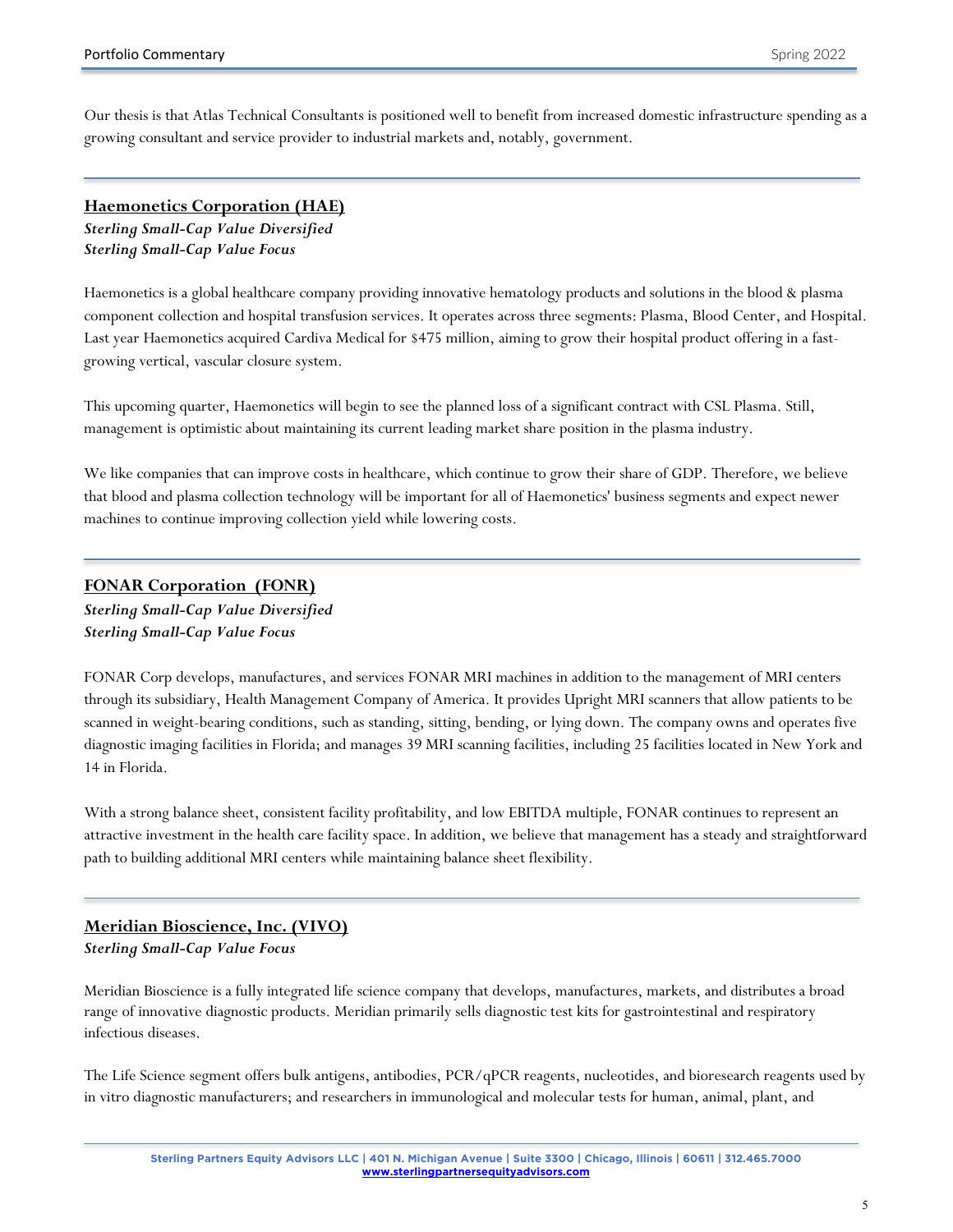environmental applications. The Diagnostics segment offers testing platforms under proprietary branded Meridian products and respiratory illness assays, such as tests for Group A strep, mycoplasma pneumonia, and influenza.

Meridian continues to benefit from increased COVID testing as a provider of PCR reagents used in the test manufacturing process, but revenue growth has slowed since the 2020 fall acceleration. Nevertheless, we continue to view low-cost preventative testing as an area for long-term growth in the health care space and believe Meridian is well-positioned to offer unique and standard testing services.

#### **Century Aluminum Company (CENX)**

*Sterling Small-Cap Value Diversified*

Century Aluminum is a producer of aluminum and operates aluminum reduction facilities, or smelters, in the United States and Iceland. Its products include standard ingots, T-ingot, extrusion billet, horizontal direct chill ingot, molten, slab, and sow. Century Aluminum operates three U.S. aluminum smelters (two in Kentucky and one in South Carolina) and one additional smelter in Iceland. Their principal aluminum facilities produce standard grade and value-added primary aluminum products.

This year, revenue is expected to increase by over 40%, while aluminum demand is expected to grow by over 7% in North America. We own the stock on the belief that Century Aluminum remains a low-cost aluminum producer to value-added resellers.

*Bottom Contributors continued next page…*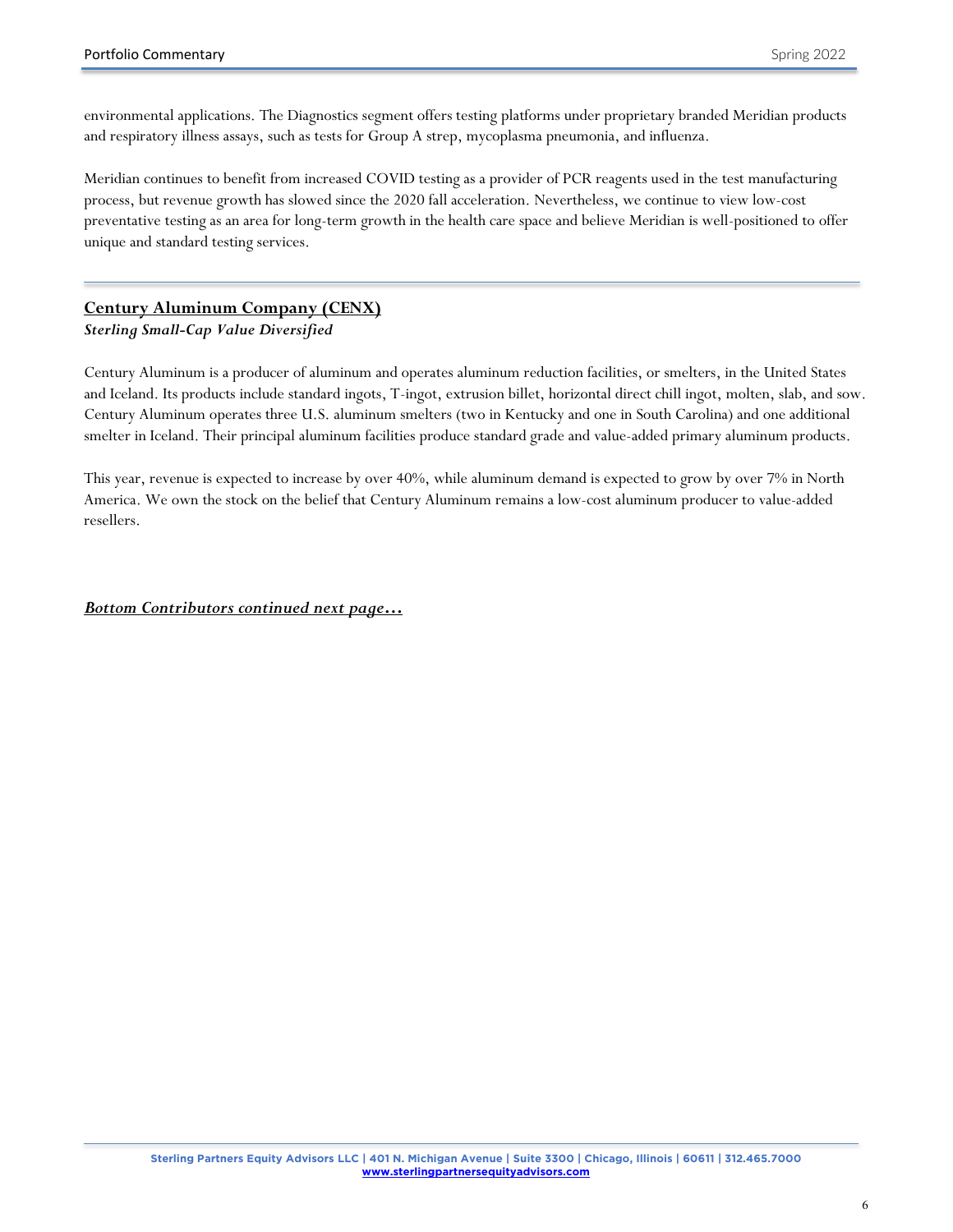# **Bottom Contributors**

#### **Meritage Homes, Corp. (MTH)**

*Sterling Small-Cap Value Diversified Sterling Small-Cap Value Focus*

Meritage Homes Corporation designs and builds single-family homes in the United States. It acquires and develops land; and constructs, markets, and sells homes for first-time and first move-up buyers. The company also offers homebuyers title insurance and closing/settlement services. Under the Meritage Homes brand name, it builds and sells homes in Texas, Arizona, California, Colorado, Florida, North Carolina, South Carolina, Georgia, and Tennessee.

Management believes the housing market remains solid from continued demand and historically low supply of homes on the market. However, recent increases in home prices and interest rates have caused pullbacks in the homebuilder space. The increased near-term demand uncertainty combined with supply chain constraints have many homebuilders trading at what we believe are very attractive valuations.

Meritage's geographic footprint remains particularly attractive compared to peers with regard to underlying population growth. Accordingly, we own the stock on the simple thesis that the demographics of household formation combined with the current supply-demand imbalance make home construction an attractive long-term market for competitive suppliers.

## **Viad Corp. (VVI)**  *Sterling Small-Cap Value Diversified Sterling Small-Cap Value Focus*

Viad Corp provides experiential leisure travel and face-to-face events and marketing experiences. The company operates two businesses: Pursuit, a collection of travel experiences in Alaska, Montana, the Canadian Rockies, Vancouver, and Reykjavik, Iceland; and GES, a global, full-service live events company offering a comprehensive range of services to the world's leading brands and event organizers. In addition, Viad offers event accommodation solutions, including researching and selecting local hotels, negotiating and contracting, room block management, group reservation management, rate integrity and monitoring, marketing, and on-site and post-event reporting.

Viad continues to improve cost structure as capacity begins to normalize post-COVID, with Pursuit revenue exceeding prepandemic levels. However, Viad's GES segment struggles as large-scale events have yet to resume fully.

Travel demand has increased post-COVID, and we expect sizeable corporate and commercial events to resume near term. As a result, we own the stock on the thesis that experience events will continue to grow and gain popularity in society, and the company will continue to expand its global experience offering and gain share.

## **Patrick Industries, Inc. (PATK)**  *Sterling Small-Cap Value Diversified Sterling Small-Cap Value Focus*

Patrick Industries manufactures and distributes components, building products, and materials for the recreational vehicle, marine, manufactured housing, and industrial markets in the United States and Canada. Its manufacturing segment sells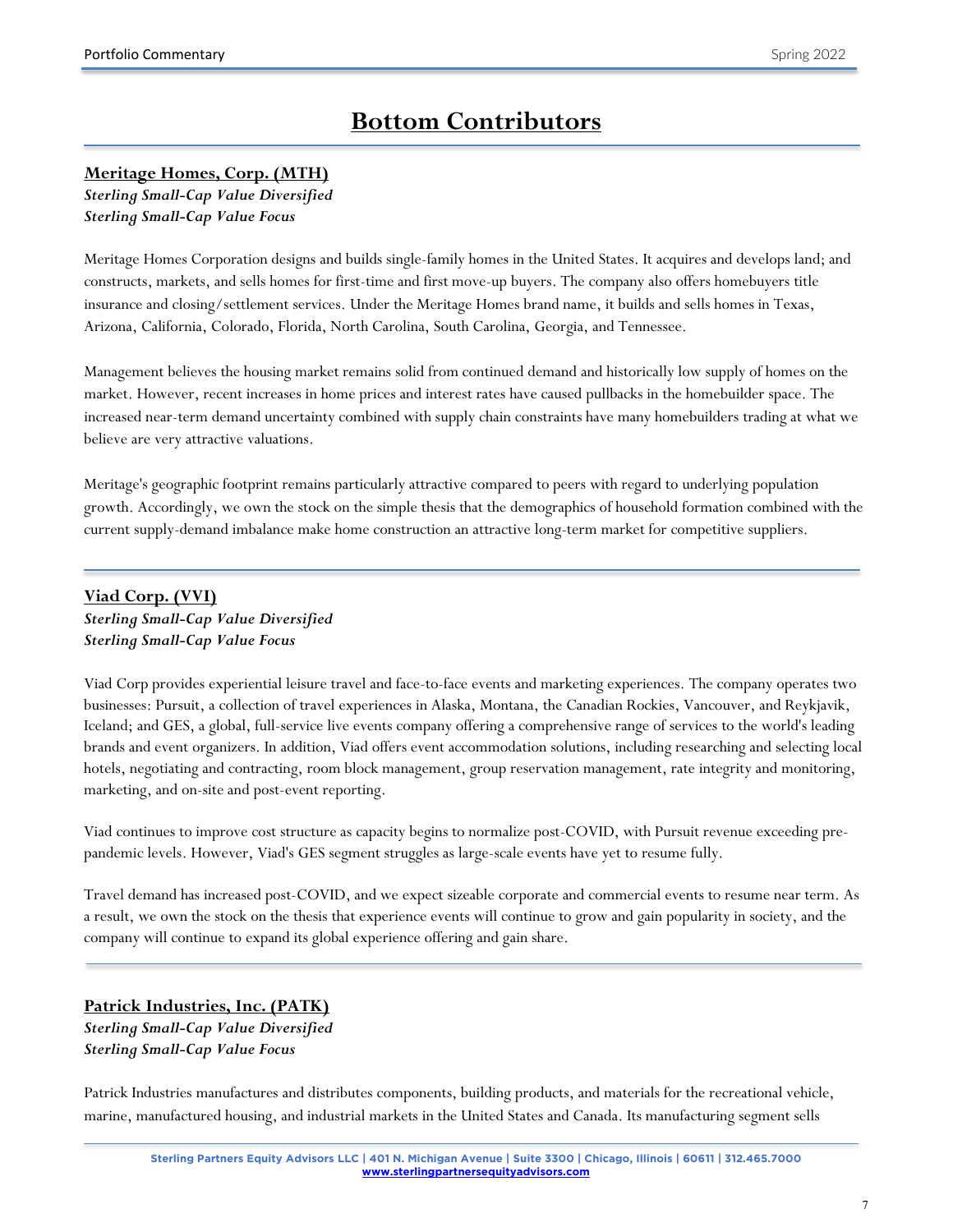furniture, shelving, wall, countertop, fiberglass bath fixture, hardwood furniture, RV paint, fiberglass and plastic component, and electrical system components. The Distribution segment distributes and offers logistic services for pre-finished wall and ceiling panels, drywall, wiring, electrical and plumbing, laminate and ceramic flooring, interior and exterior lighting, and other products.

Patrick's manufacturing revenue increased 70% during the past year. They continue to benefit from increased content spend per vehicle/boat/housing unit and market growth, a long history of accretive acquisitions, and a growing share of wallet among its customer base.

Our thesis on Patrick again views that leisure is in a long cycle of gaining a share of the economy as they are suppliers for multiple recreational vehicle companies. We see Patrick as a beneficiary of entrenched favorable trends in recreational vehicles and marine markets, and we will be patient while the management team executes on their strategic plan in modular housing and other niche construction markets where economies of scale matter.

## **Guess?, Inc. (GES)**  *Sterling Small-Cap Value Focus*

Guess? Inc. designs, markets, distributes and licenses a lifestyle collection of contemporary apparel, denim, handbags, watches, eyewear, footwear, and other related consumer products. Guess? products are distributed through branded Guess? stores as well as better department and specialty stores around the world. The company directly operated 1,068 retail stores in the Americas, Europe, and Asia.

Guess? generates just over 50% of revenue from Europe and recently underperformed in a similar fashion to other European discretionary names during the quarter. In addition, increased commodity and energy prices have negatively impacted discretionary expenditure expectations in the near term. However, management recently indicated that significant progress is being made on its brand elevation strategy; therefore, ROI targets are expected to deliver 12% operating margins by fiscal 2024 with a return on capital of over 30%.

Strong brands are attractive to us as a long-term holding primarily because of economies of scale in advertising. In recent years Guess? has improved its balance sheet and cash flow, increasing license fees as a percentage of sales, and we believe the brand's popularity will continue to drive its success.

## **Skyline Champion Corporation (SKY)**

*Sterling Small-Cap Value Focus*

Skyline Champion Corporation operates as a factory-built housing company in North America. The company offers manufactured and modular homes, park model RVs, accessory dwelling units, and modular buildings for the multi-family, hospitality, and senior and workforce housing sectors. The company also operates a factory-direct manufactured home retail business, Titan Factory Direct, with 18 sales centers in the southern United States.

Recent increases in interest rates and commodity prices have put homebuilders under pressure, but management sees 'very few' order cancellations. Instead, manufactured housing sees demand from millennials seeking affordable housing, REITs, homebuilders for communities, and rental institutions.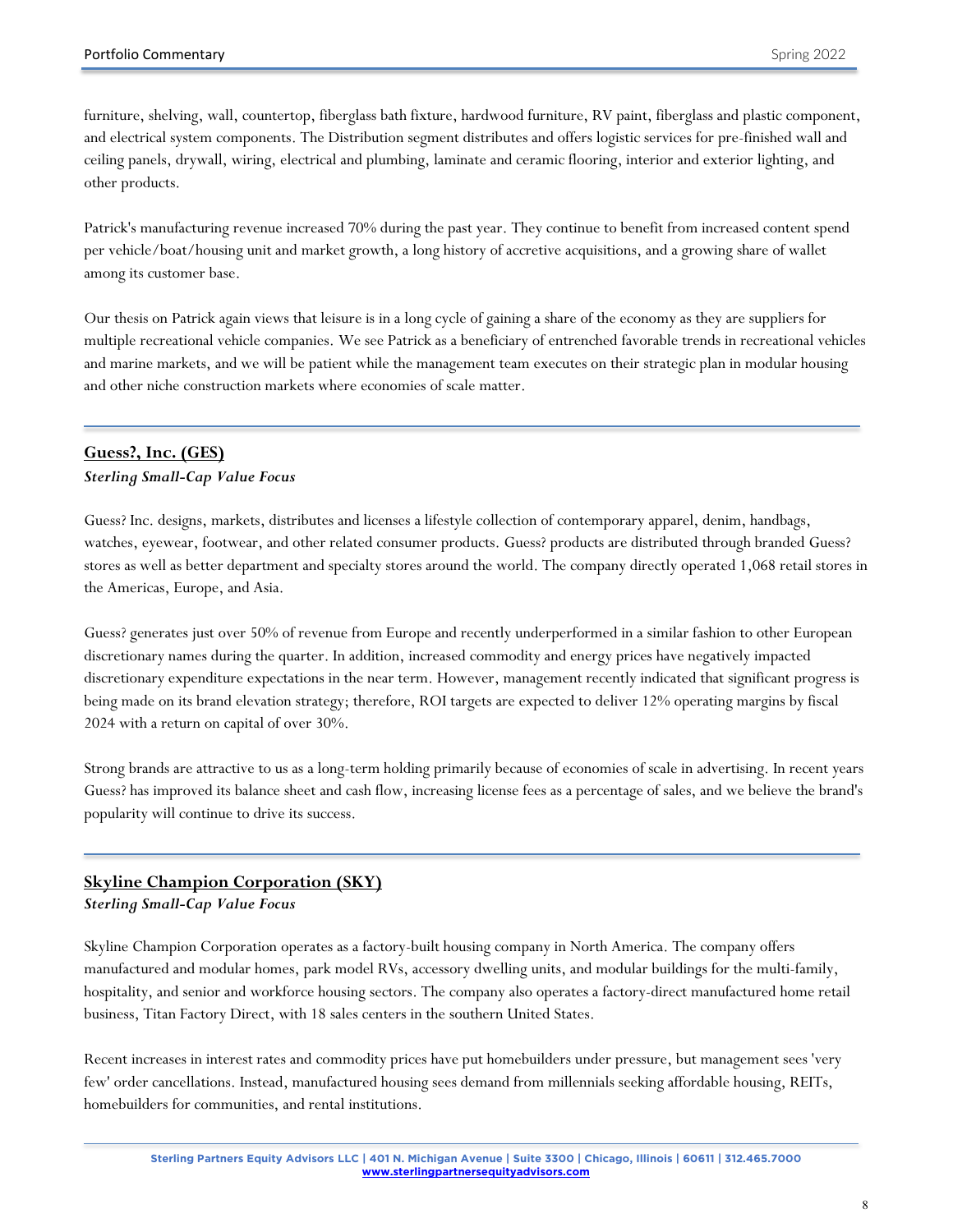Our thesis on Skyline Champion is a low-cost producer producing shelter for individuals and families in areas where land is not a high cost, and traditional home affordability is a concern.

# **QuinStreet, Inc. (QNST)**

#### *Sterling Small-Cap Value Diversified*

QuinStreet Inc is an online performance marketing company that provides customer acquisition services for clients in the United States and internationally, primarily in the auto insurance and home services industries. The company offers online marketing services to its clients through qualified clicks, leads, calls, applications, or customers through its websites or thirdparty publishers.

During the quarter, QuinStreet lowered guidance due to externalities relating to the automotive insurance industry. As used car sales accelerated last year, the insurance industry underwriting quality declined, leading to a near-term pullback in advertising spending. Management expects this decline to be in the low double digits this year before growth resumes next year.

We own the stock on the thesis that industry advertising spending is continuing its migration to digital while generating more valuable data around the end customer that ultimately improves ad productivity. In addition, we believe that QuinStreet's proprietary software and the ability for average Americans to save money on auto insurance routinely provide a sustainable SaaS model with attractive margins.

# **Enova International, Inc. (ENVA)**

## *Sterling Small-Cap Value Diversified*

Enova International is a technology and analytics company that provides online financial services in the United States, Brazil, Australia, England, and Canada. In addition, the company offers installment loans, line of credit accounts, receivables purchase agreements, and income share agreements. Enova's online financial services to non-prime consumers and small businesses allow access to credit with underwriting and target marketing powered by advanced analytics, innovative technology, and a world-class online platform.

Enova's revenue of \$1.58 billion increased 30% from the prior year, primarily driven by Small Business Loans and Finance Receivables growth of 60% during the same period.

The geofenced advertising model Enova uses continues to help them find and maintain profitable clients. Our thesis on Enova is that digital transactions will continue to move toward a dominant share of the financial industry, with a low-cost, highservice model winning share.

wa Selmont

Nathan Schmidt, CFA Director of Research